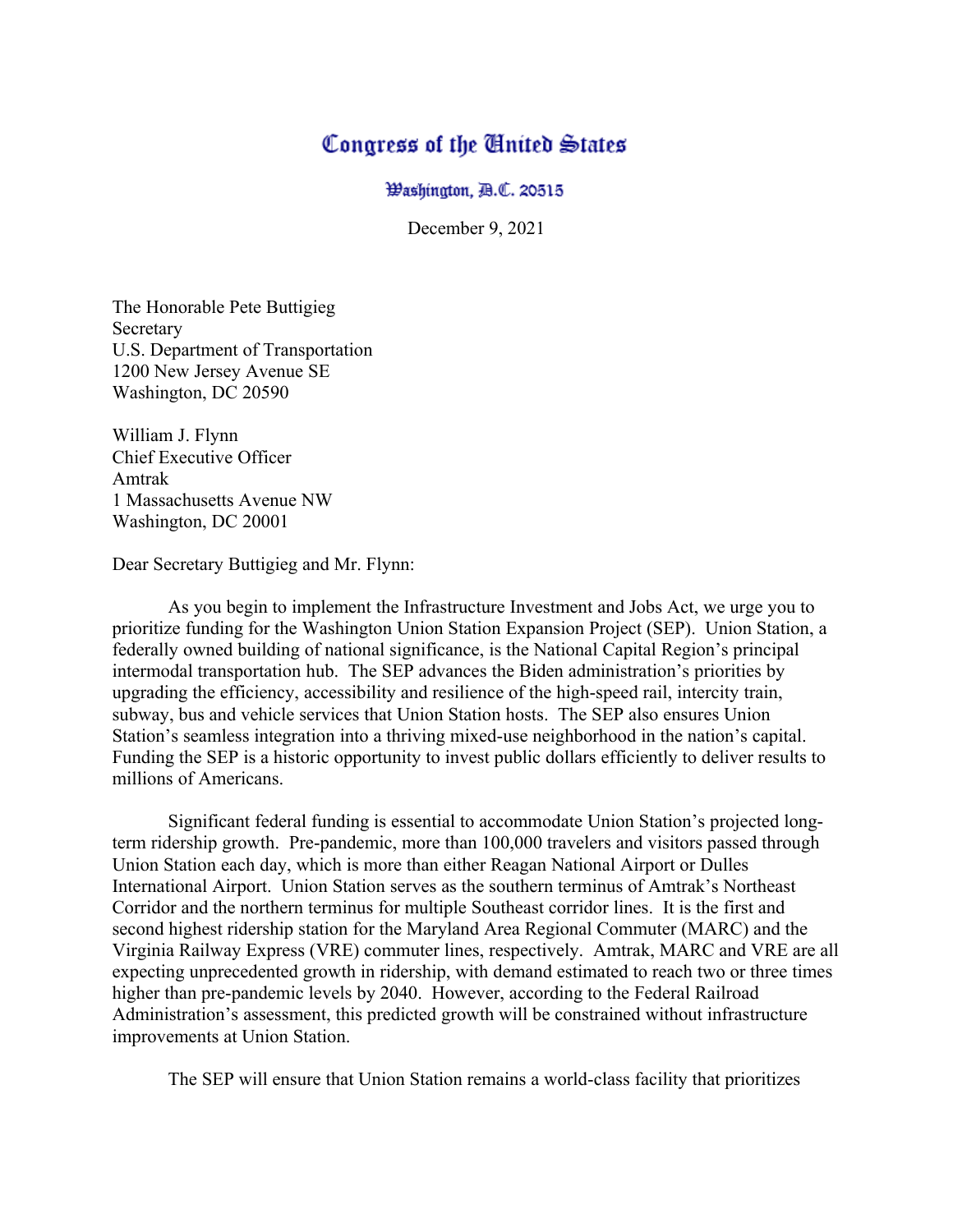intermodal transportation while providing an enhanced quality of life for people who live, work and visit the National Capital Region. The project should receive priority attention.

Thank you for your consideration.

Sincerely,

Eleano H Norton

Eleanor Holmes Norton Member of Congress

Anthony G. Brown Member of Congress

Stendil C. Cannot

Gerald E. Connolly Member of Congress

 $\widehat{L}(\mathcal{V}_{\mathcal{M}})$ 

Jamie Raskin Member of Congress

Donald S. Beyen Jr. Member of Congress

Cardin

Benjamin L. Cardin United States Senator

7 ) I

Tim Kaine United States Senator

Chris Van Hollen United States Senator